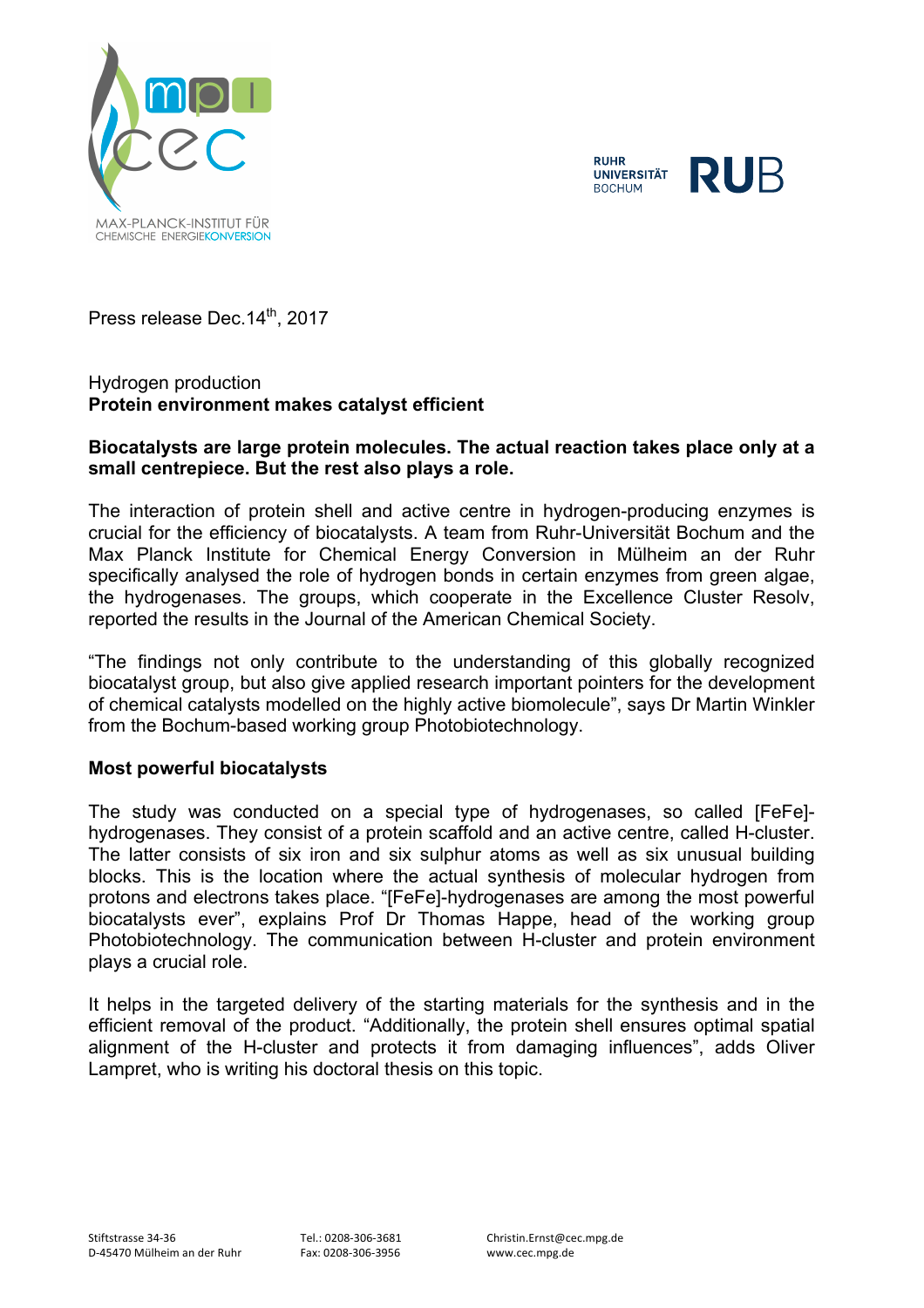## **Manipulation of hydrogen bonds**

The group from Bochum and its Mühlheim-based colleagues Dr Agnieszka Adamska-Venkatesh, Dr Olaf Rüdiger and Prof Dr Wolfgang Lubitz demonstrated that the hydrogen bonds between H-cluster and protein environment significantly influence the electrochemical properties of the active enzyme centre. They removed individual hydrogen bonds or added additional ones and studied the effects.

The manipulation changed both, the electron transport properties of the enzyme and the catalytic direction in which it works, because hydrogenases can produce hydrogen and also catalyse the reverse reaction, that is, the cleavage of molecular hydrogen to protons and electrons.

The influence of hydrogen bonds was demonstrated by the scientists using three different types of approaches: spectroscopy, electrochemistry and enzyme-kinetics.

## **Funding**

The work was supported by the Max Planck Society, the German Research Society as part of the Excellence Cluster Resolv (EXC1069), the German-Israeli project cooperation as part of the project "Nanoengineered Optobioelectronics with Biomaterials and Bioinspired Assemblies" and the Volkswagen Foundation (LigH2t).

#### **Original publication**

Oliver Lampret, Agnieszka Adamska-Venkatesh, Hannes Konegger, Florian Wittkamp, Ulf-Peter Apfel, Edward J. Reijerse, Wolfgang Lubitz, Olaf Rüdiger, Thomas Happe, Martin Winkler: Interplay between CN<sup>-</sup> ligands and the secondary coordination sphere of the H-cluster in [FeFe]-hydrogenases, Journal of the American Chemical Society, 2017, DOI: 10.1021/jacs.7b08735

http://pubs.acs.org/doi/abs/10.1021/jacs.7b08735

# **Press contact**

Prof Dr Thomas Happe Working Group Photobiotechnology Faculty of Biology and Biotechnology Ruhr-Universität Bochum Germany Phone: +49 234 32 27026 Email: thomas.happe@rub.de

Dr Martin Winkler Working Group Photobiotechnology Faculty of Biology and Biotechnology Ruhr-Universität Bochum Germany